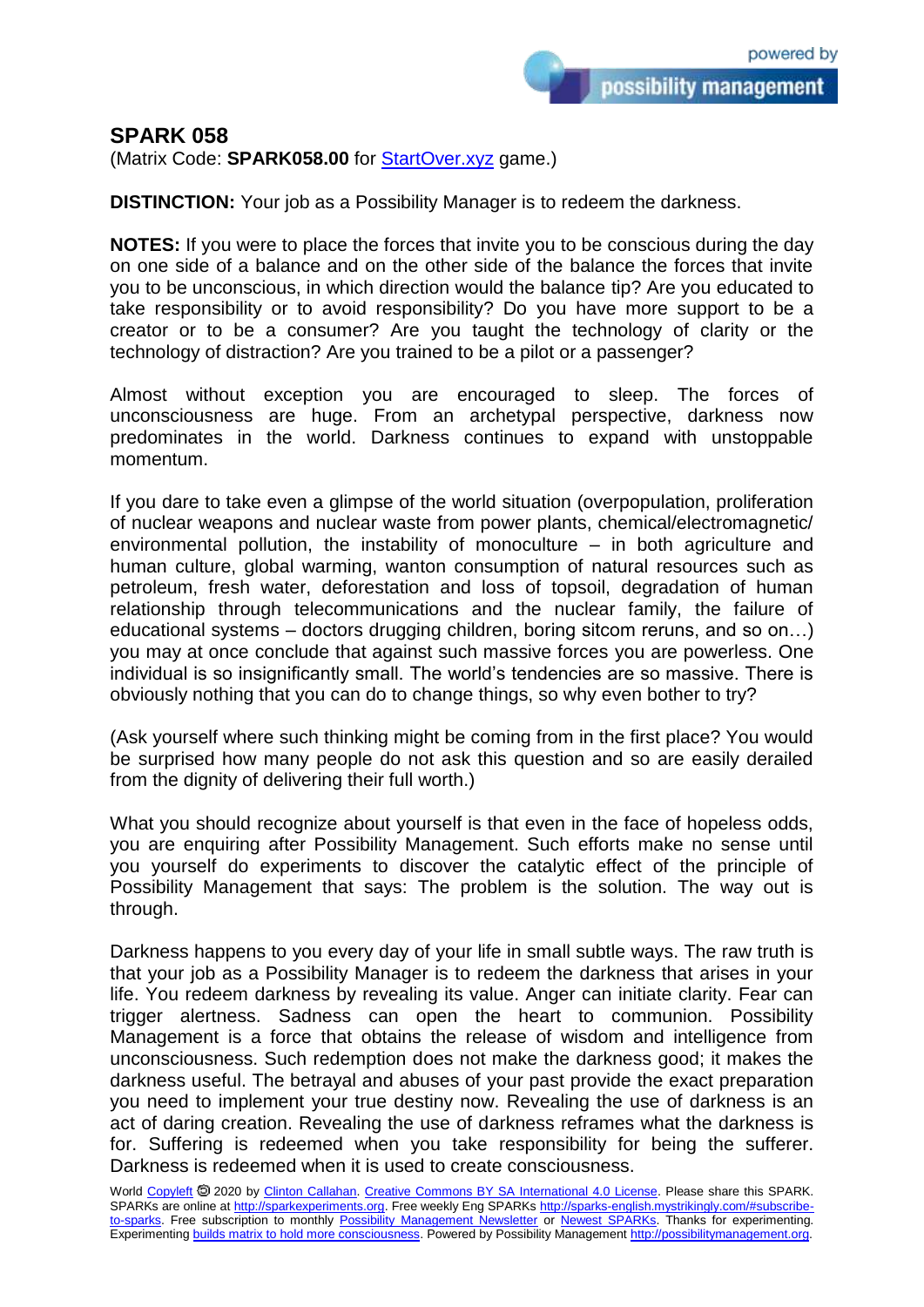## **EXPERIMENTS:**

A Possibility Manager knows how to deal with the darkness because Possibility Management teaches how to go into the unknown and be effective without any personal means of staying standing.

The experiment is to develop the habit of engaging what your Box would avoid. Each Box is different. By observation you can learn what circumstances your Box avoids. Examples of what your Box finds threatening may include conflict – or peace, intimacy – or isolation, power – or invisibility. Once each day this week enter the unknown. Here are some suggestions to get started. Each experiment lasts at least ten minutes.

**SPARK058.01** Start a conversation with a complete stranger, an outlander, someone from another department, or a person with whom you have had previous conflict. Have no particular purpose in this conversation.

**SPARK058.02** Enter a store or section of a store that you would never normally enter (women's lingerie, pet food, vitamins, makeup, tools, cleaning supplies, fishing gear, etc.). Pick up and look at things closely.

**SPARK058.03** Join a conversation uninvited that is clearly a conflict, and create possibility for the people involved, but not as a rescuer.

**SPARK058.04** Sit on the ground next to a child or someone who is begging for money or living on a park bench. Be with them where *they* are. *Do not* impinge your thoughts or experience on them.

**SPARK058.05** Walk into a closet. Close the door behind you. Stand in there.

**SPARK058.06** Set your alarm for 03h00; get up; go outside, and walk silently, slowly around the block.

**SPARK058.07** Take a physical position that is uncommon for you (example: lay on your back, lift and bend your knees, touch your fingers together behind your knees) for ten minutes.

**SPARK058.08** Wear something wrong that you would never wear and spend time in public.

**SPARK058.09** Give a short improvised non-political public talk, uninvited, in the park, in the WC, or in the elevator when other people are around. Always agree with what anyone says.

**SPARK058.10** Take something mechanical all the way apart and put it back together again.

**SPARK058.11** Go to the hospital and watch a birth or a surgery.